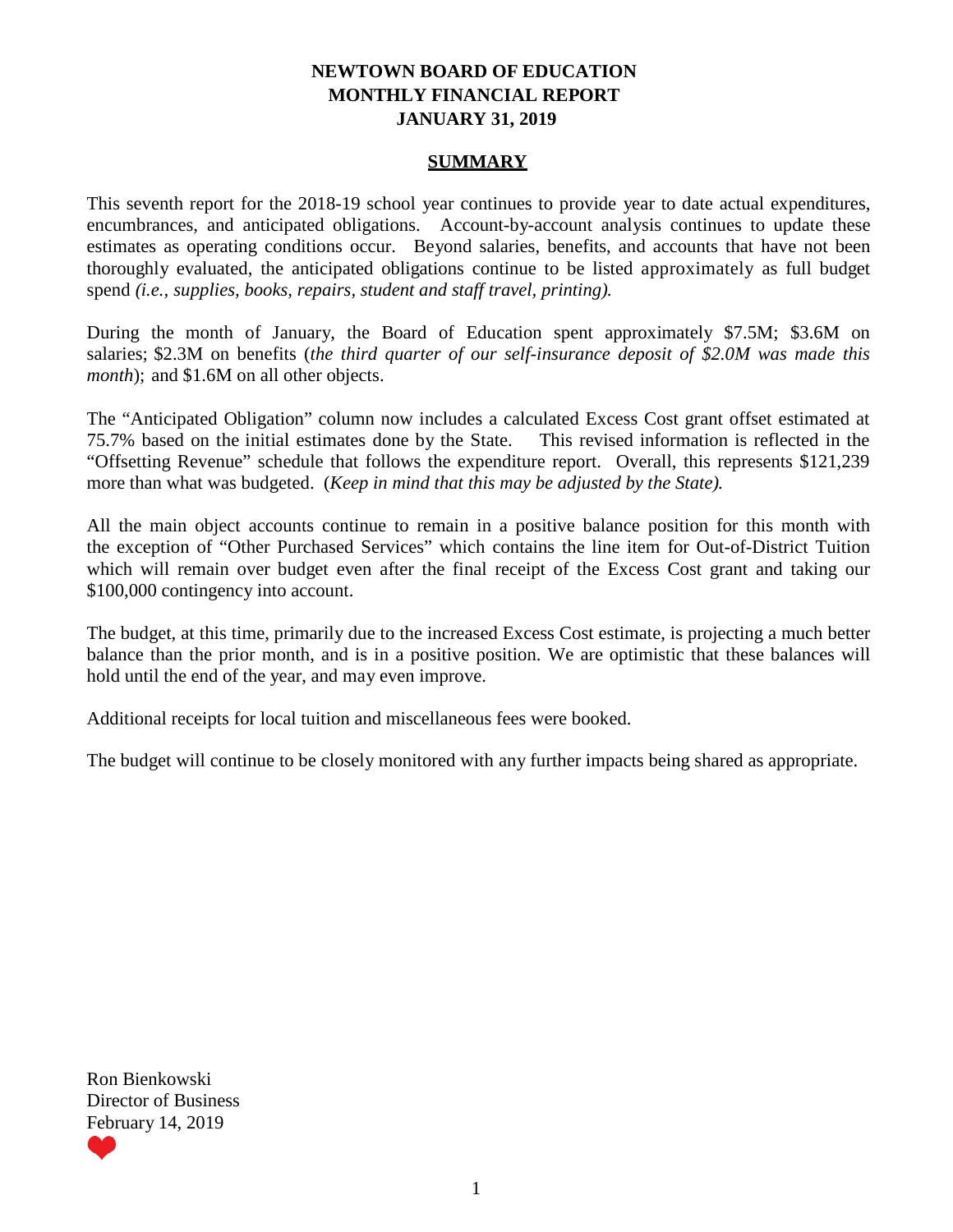## **TERMS AND DEFINITIONS**

The Newtown Board of Education's Monthly Financial Report provides summary financial information in the following areas:

- $\blacksquare$  Object Code a service or commodity obtained as the result of a specific expenditure defined by eight categories: Salaries, Employee Benefits, Professional Services, Purchased Property Services, Other Purchased Services, Supplies, Property, and Miscellaneous.
- Expense Category further defines the type of expense by Object Code
- Expended 2017-18 audited expenditures from the prior fiscal year (for comparison purposes)
- Approved Budget indicates a town approved financial plan used by the school district to achieve its goals and objectives.
- **TYTD Transfers** identified specific cross object codes requiring adjustments to provide adequate funding for the fiscal period. This includes all transfers made to date.
- Current Transfers identifies the recommended cross object codes for current month action. (None)
- Current Budget adjusts the Approved Budget calculating adjustments  $(+)$  or  $-)$  to the identified object codes.
- Year-To-Date Expended indicates the actual amount of cumulative expenditures processed by the school district through the month-end date indicated on the monthly budget summary report.
- Encumbered indicates approved financial obligations of the school district as a result of employee salary contracts, purchasing agreements, purchase orders, or other identified obligations not processed for payment by the date indicated on the monthly budget summary report.
- Balance calculates object code account balances subtracting expenditures and encumbrances from the current budget amount indicating accounts with unobligated balances or shortages.
- Anticipated Obligation is a column which provides a method to forecast expense category fund balances that have not been approved via an encumbrance, but are anticipated to be expended or remain with an account balance to maintain the overall budget funding level. Receivable revenue (i.e., grants) are included in this column which has the effect of netting the expected expenditure.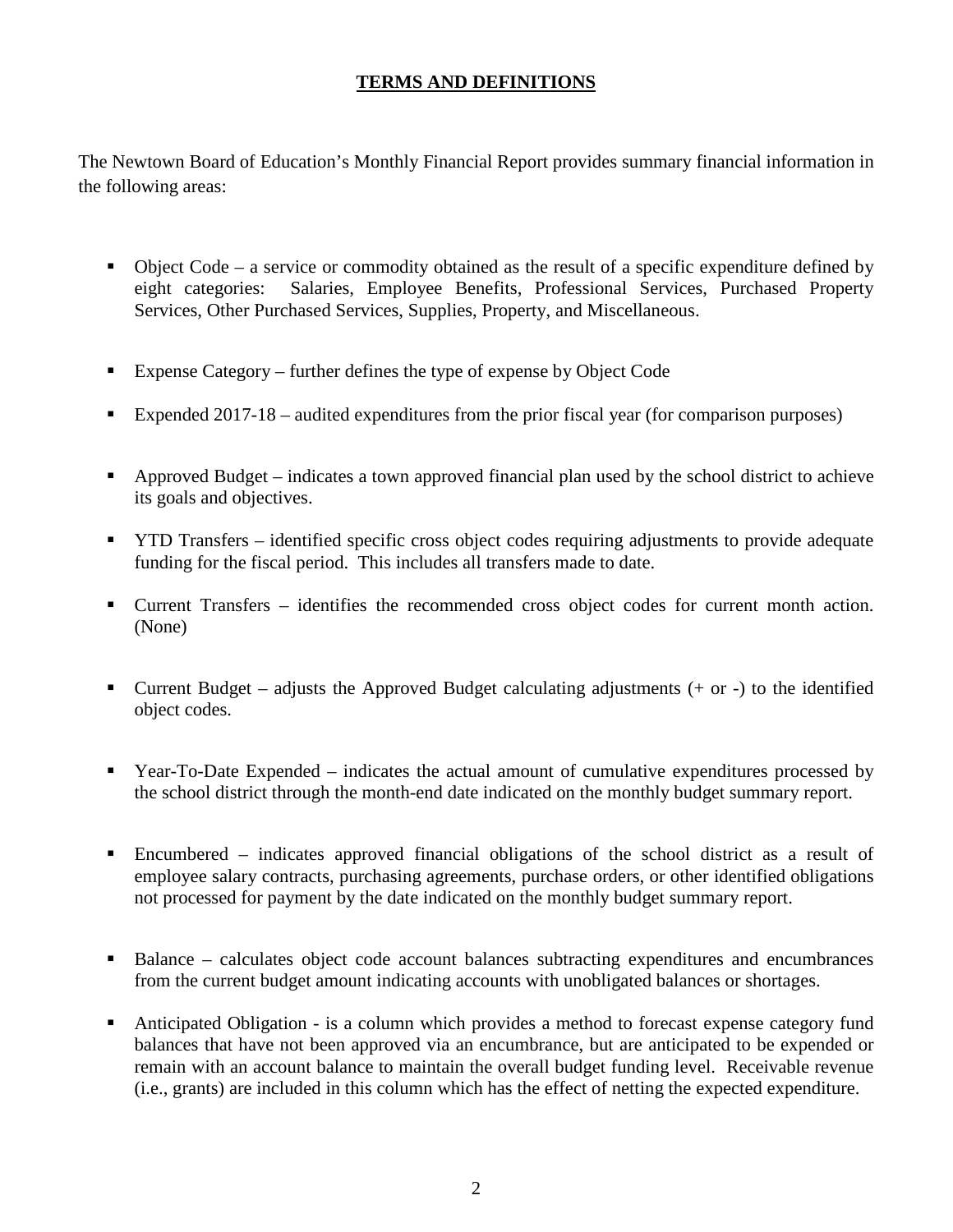**•** Projected Balance - calculates the object code balances subtracting the Anticipated Obligations. These balances will move up and down as information is known and or decisions are anticipated or made about current and projected needs of the district.

The monthly budget summary report also provides financial information on the State of Connecticut grant reimbursement programs (Excess Cost and Agency Placement Grants and Magnet Grant Transportation). These reimbursement grants/programs are used to supplement local school district budget programs as follows:

Excess Cost Grant – (Current Formula) this State of Connecticut reimbursement grant is used to support local school districts for education costs of identified special education students whose annual education costs exceed local prior year per pupil expenditure by 4 ½. Students placed by the Department of Child and Family Services (DCF) are reimbursed after the school district has met the prior year's per pupil expenditure. School districts report these costs annually in December and March of each fiscal year. State of Connecticut grant calculations are determined by reimbursing eligible costs (60%-100%) based on the SDE grant allocation and all other town submittals.

Magnet Transportation Grant – provides reimbursement of \$1,300 for local students attending approved Magnet school programs. The budgeted grant is \$52,700 for this year.

The last portion of the monthly budget summary reports school generated revenue that are anticipated revenue to the Town of Newtown. Fees and charges include:

- Local Tuition amounts the board receives from non-residents who pay tuition to attend Newtown schools. Primarily from staff members.
- High school fees for parking permits..
- The final revenue is miscellaneous fees, which constitute refunds, rebates, prior year claims, etc.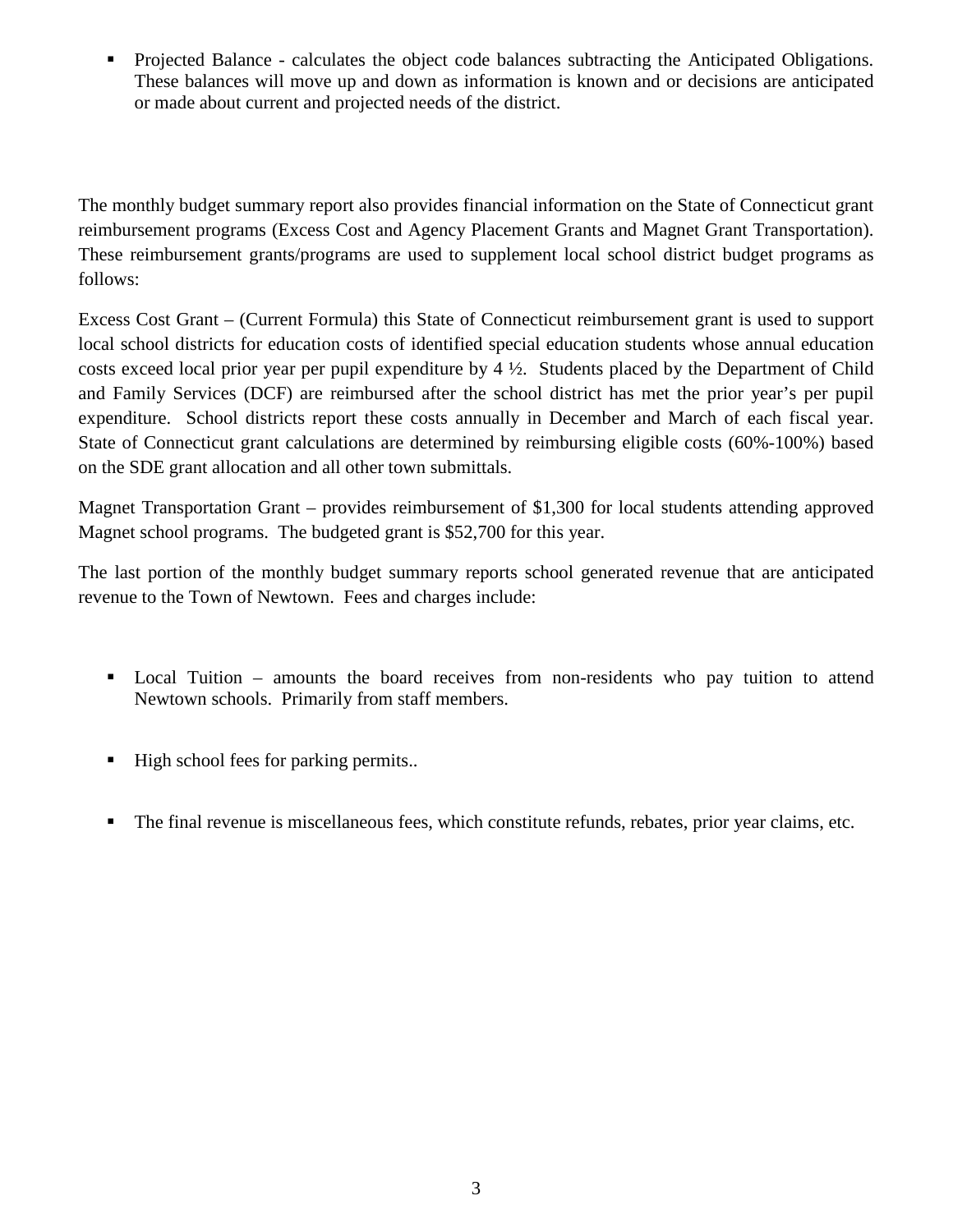# 2018-19 BUDGET SUMMARY REPORT

FOR THE MONTH ENDING 01/31/2019

| <b>OBJECT</b><br><b>CODE</b> | <b>EXPENSE CATEGORY</b>          |               | <b>EXPENDED</b><br>2017 - 2018 |          | 2018-19<br><b>APPROVED</b><br><b>BUDGET</b> |     | <b>YTD</b><br><b>TRANSFERS</b><br>$2018 - 2019$ |              | <b>CURRENT</b><br><b>BUDGET</b> | <b>YTD</b><br><b>EXPENDITURE</b> |        | <b>ENCUMBER</b>                          |              | <b>BALANCE</b>     |      | <b>ANTICIPATED</b><br><b>OBLIGATIONS</b> |      | <b>PROJECTED</b><br><b>BALANCE</b> |
|------------------------------|----------------------------------|---------------|--------------------------------|----------|---------------------------------------------|-----|-------------------------------------------------|--------------|---------------------------------|----------------------------------|--------|------------------------------------------|--------------|--------------------|------|------------------------------------------|------|------------------------------------|
|                              | <b>GENERAL FUND BUDGET</b>       |               |                                |          |                                             |     |                                                 |              |                                 |                                  |        |                                          |              |                    |      |                                          |      |                                    |
| 100                          | <b>SALARIES</b>                  | \$            | 46,681,657                     |          | $\frac{1}{2}$ \$ 48,352,266 \$              |     | (51,880)                                        | S.           | 48,300,386 \$                   |                                  |        | 21,853,292 \$ 25,277,426 \$ 1,169,668 \$ |              |                    |      | 991,167 \$                               |      | 178,501                            |
| 200                          | <b>EMPLOYEE BENEFITS</b>         | \$            | 11.604.603                     |          | $\frac{1}{2}$ \$ 11.165.964 \$              |     | $\sim$                                          | \$.          | 11.165.964 \$                   | 8,134,769 \$                     |        | 2.131.588 \$                             |              | 899,607 \$         |      | 930,925 \$                               |      | (31,318)                           |
| 300                          | <b>PROFESSIONAL SERVICES</b>     | \$            | 860,328                        | <b>S</b> | 823,818 \$                                  |     | 8,670                                           | \$           | 832,488 \$                      | 427,015 \$                       |        | 140,621 \$                               |              | 264,853 \$         |      | 259,727 \$                               |      | 5,126                              |
| 400                          | <b>PURCHASED PROPERTY SERV.</b>  | \$            | 1,876,912                      | <b>S</b> | 2,175,147 \$                                |     | 5,550                                           | \$           | 2,180,697 \$                    | 1,556,202 \$                     |        | 288,763 \$                               |              | 335,731 \$         |      | 330,044 \$                               |      | 5,687                              |
| 500                          | <b>OTHER PURCHASED SERVICES</b>  | \$            | 8,922,509                      | -S       | 8,939,787 \$                                |     | 33,984                                          | \$           | 8,973,771 \$                    | 6,067,391 \$                     |        | 3,684,805 \$                             |              | $(778, 425)$ \$    |      | $(685,705)$ \$                           |      | (92, 721)                          |
| 600                          | <b>SUPPLIES</b>                  | <sup>\$</sup> | 3,501,034                      | -S       | 3,831,795 \$                                |     | 3,676                                           | \$.          | 3,835,471 \$                    | 1,989,087 \$                     |        | 138,528                                  | \$           | 1,707,856 \$       |      | 1,688,706 \$                             |      | 19,150                             |
| 700                          | <b>PROPERTY</b>                  | \$            | 556,785                        | l \$     | 596,247 \$                                  |     | $\overline{\phantom{a}}$                        | \$           | 596,247 \$                      | 279,194 \$                       |        | $4,080$ \$                               |              | 312,973 \$         |      | 313,403 \$                               |      | (430)                              |
| 800                          | <b>MISCELLANEOUS</b>             | \$            | 60,808                         | l \$     | 69,207 \$                                   |     |                                                 | $\mathbb{S}$ | 69,207 \$                       | 56,851 \$                        |        | $1,456$ \$                               |              | $10,900$ \$        |      | $9,197$ \$                               |      | 1,703                              |
| 910                          | <b>SPECIAL ED CONTINGENCY</b>    | \$            |                                | - \$     | 100,000 \$                                  |     |                                                 | \$           | $100,000 \quad$ \$              |                                  | $-$ \$ |                                          | $-$ \$       | 100,000 \$         |      |                                          | $-5$ | 100,000                            |
|                              | <b>TOTAL GENERAL FUND BUDGET</b> | <sup>\$</sup> | 74,064,636   \$76,054,231 \$   |          |                                             |     | $\sim$                                          | <sup>S</sup> | 76,054,231 \$                   | 40,363,801 \$ 31,667,267         |        |                                          |              | $$4,023,163$ \, \$ |      | 3,837,465 \$                             |      | 185,699                            |
| 900                          | <b>TRANSFER NON-LAPSING</b>      | \$            |                                |          | $\sim$                                      |     |                                                 |              |                                 |                                  |        |                                          |              |                    |      |                                          |      |                                    |
|                              | <b>GRAND TOTAL</b>               |               | \$ 74,340,674                  |          | \$76,054,231                                | - S |                                                 | S.           | 76,054,231 \$                   | 40,363,801                       |        | \$31,667,267                             | <sup>S</sup> | 4,023,163          | - 86 | 3,837,465                                |      | 185,699                            |

*(Audited)*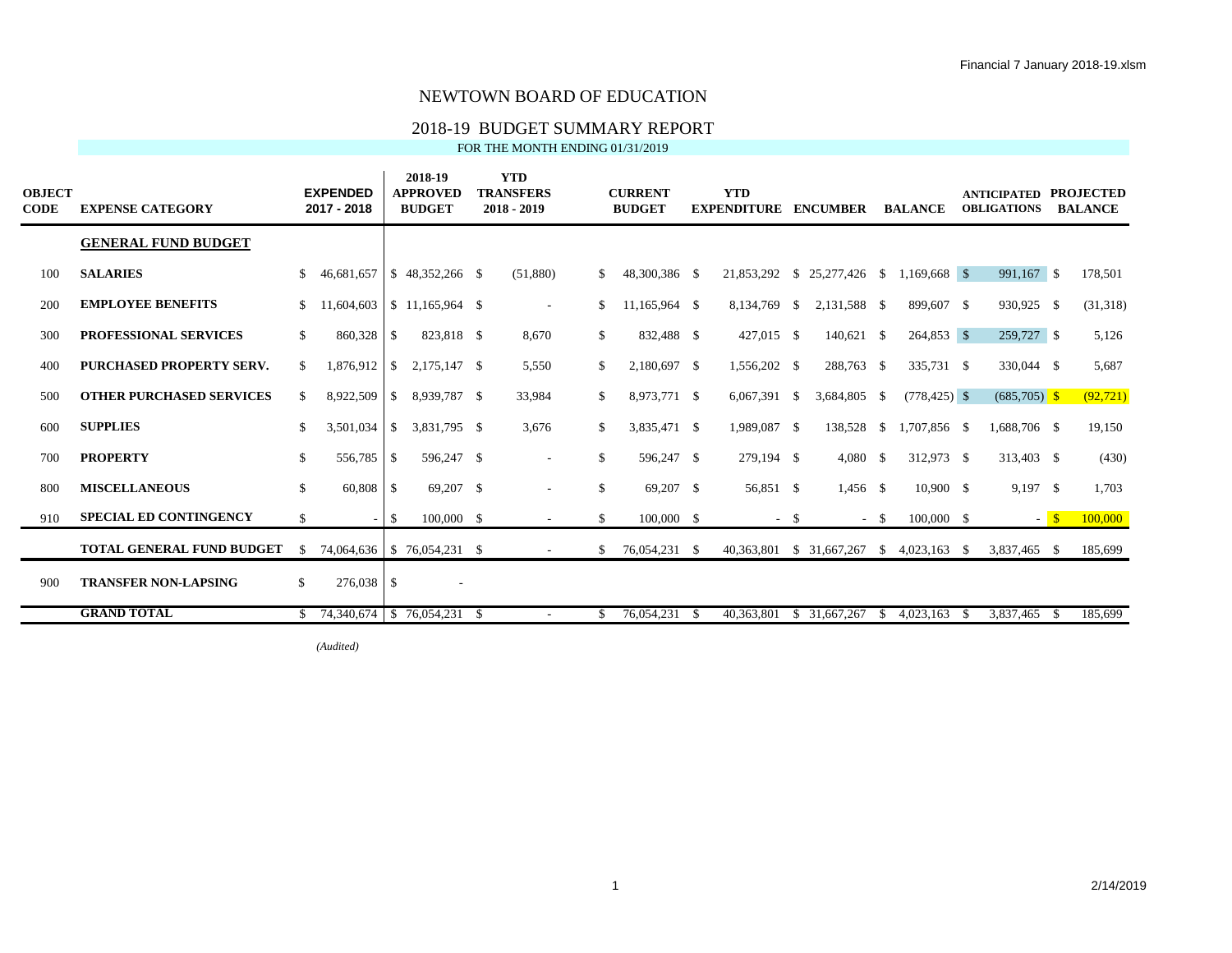## 2018-19 BUDGET SUMMARY REPORT

FOR THE MONTH ENDING 01/31/2019

| <b>OBJECT</b><br><b>CODE</b> | <b>EXPENSE CATEGORY</b>                     |              | <b>EXPENDED</b><br>2017 - 2018 |               | 2018-19<br><b>APPROVED</b><br><b>BUDGET</b> | <b>YTD</b><br><b>TRANSFERS</b><br>2018 - 2019 |              | <b>CURRENT</b><br><b>BUDGET</b> | <b>YTD</b><br><b>EXPENDITURE ENCUMBER</b> |                             |        | <b>BALANCE</b> |        | <b>ANTICIPATED PROJECTED</b><br><b>OBLIGATIONS</b> |      | <b>BALANCE</b> |
|------------------------------|---------------------------------------------|--------------|--------------------------------|---------------|---------------------------------------------|-----------------------------------------------|--------------|---------------------------------|-------------------------------------------|-----------------------------|--------|----------------|--------|----------------------------------------------------|------|----------------|
| 100                          | <b>SALARIES</b>                             |              |                                |               |                                             |                                               |              |                                 |                                           |                             |        |                |        |                                                    |      |                |
|                              | <b>Administrative Salaries</b>              | \$           | 3,589,381                      | $\mathbb{S}$  | 3.927.185 \$                                |                                               | S.           | 3,927,185 \$                    | 2.152.067 \$                              | 1.763.960 \$                |        | $11.159$ \$    |        | 3,812 \$                                           |      | 7,347          |
|                              | Teachers & Specialists Salaries             | \$.          | 30,286,831                     |               | $$30,663,134$ \$                            | (30,000)                                      | S.           | 30,633,134 \$                   | 12,982,518 \$ 17,577,710 \$               |                             |        | 72,905 \$      |        | 58,405 \$                                          |      | 14,500         |
|                              | <b>Early Retirement</b>                     | \$           | 32,000                         | $\mathbf{s}$  | 40,000 \$                                   |                                               | \$           | 40,000 \$                       | $40,000$ \$                               |                             | $-$ \$ |                | $-$ \$ |                                                    | $-5$ |                |
|                              | Continuing Ed./Summer School                | \$           | 88,754                         | $\mathbb{S}$  | 93,428 \$                                   | $\overline{a}$                                | \$           | 93,428 \$                       | 66,014 \$                                 | $20,423$ \$                 |        | $6,991$ \$     |        | $5,000$ \$                                         |      | 1,991          |
|                              | Homebound & Tutors Salaries                 | \$           | 133,352                        | <sup>\$</sup> | 218,868 \$                                  |                                               | \$           | 218,868 \$                      | 70,146 \$                                 | $32,200$ \$                 |        | 116,522 \$     |        | 58,618 \$                                          |      | 57,904         |
|                              | <b>Certified Substitutes</b>                | \$           | 585,384                        | <sup>\$</sup> | 665,815 \$                                  | (13,963)                                      | \$           | 651,852 \$                      | 288,845 \$                                | 136,025 \$                  |        | 226,982 \$     |        | 266,582 \$                                         |      | (39,600)       |
|                              | Coaching/Activities                         | \$           | 580,835                        | $\mathbf{s}$  | 618,223 \$                                  |                                               | \$           | 618,223 \$                      | 188,170 \$                                | 11,454 \$                   |        | 418,599 \$     |        | 418,599 \$                                         |      |                |
|                              | Staff & Program Development                 | \$           | 175,766                        | S.            | 224,173 \$                                  | (10,000)                                      | \$           | 214,173 \$                      | 100,854 \$                                | 29,684 \$                   |        | 83,635 \$      |        | 81,277 \$                                          |      | 2,358          |
|                              | <b>CERTIFIED SALARIES</b>                   | $\mathbb{S}$ | 35,472,303                     |               | \$ 36,450,826 \$                            | (53,963)                                      | \$.          | 36,396,863 \$                   |                                           | 15,888,615 \$ 19,571,455 \$ |        | 936,792 \$     |        | 892,293 \$                                         |      | 44,499         |
|                              | Supervisors/Technology Salaries             | \$           | 737,247                        | $\mathbb{S}$  | 920,240 \$                                  | $\overline{a}$                                | $\mathbb{S}$ | 920,240 \$                      | 486,583 \$                                | 390,319 \$                  |        | 43,338 \$      |        | $3,511$ \$                                         |      | 39,827         |
|                              | Clerical & Secretarial salaries             | \$           | 2,175,395                      | $\mathbb{S}$  | 2,276,982 \$                                |                                               | \$           | 2,276,982 \$                    | 1,187,623 \$                              | 1,078,842 \$                |        | 10,517 \$      |        | 10,500 \$                                          |      | 17             |
|                              | <b>Educational Assistants</b>               | \$           | 2,404,167                      | $\mathbb{S}$  | 2,538,989 \$                                | 59,053                                        | \$           | 2,598,042 \$                    | 1,237,290 \$                              | 1,360,778 \$                |        | $(26)$ \$      |        | $2,620$ \$                                         |      | (2,646)        |
|                              | Nurses & Medical advisors                   | \$           | 734,835                        | \$            | 740.251 \$                                  |                                               | \$           | 740,251 \$                      | 313,834 \$                                | 403,500 \$                  |        | 22,916 \$      |        | 20,868 \$                                          |      | 2,049          |
|                              | Custodial & Maint Salaries                  |              | 3,034,637                      | $\mathbb{S}$  | 3,121,867 \$                                |                                               | \$           | 3,121,867 \$                    | 1,689,071 \$                              | 1,416,875 \$                |        | 15,921 \$      |        | $2,662$ \$                                         |      | 13,259         |
|                              | Non Certified Adj & Bus Drivers salaries \$ |              | 24,888                         | <sup>\$</sup> | 68,670 \$                                   | (56,970)                                      | \$           | 11,700 \$                       | 5,426 \$                                  | 9,954 \$                    |        | $(3,680)$ \$   |        | $(2,500)$ \$                                       |      | (1,180)        |
|                              | Career/Job salaries                         | \$           | 84,244                         | $\mathbb{S}$  | 74,790 \$                                   |                                               | \$           | 74,790 \$                       | $(19,192)$ \$                             | 131,575 \$                  |        | $(37,593)$ \$  |        | $(44,500)$ \$                                      |      | 6,907          |
|                              | Special Education Svcs Salaries             | \$           | 1,084,834                      | \$            | 1,228,405 \$                                | L,                                            | \$           | 1,228,405 \$                    | 603,408 \$                                | 615,141 \$                  |        | 9,857 \$       |        | $(42,795)$ \$                                      |      | 52,652         |
|                              | Attendance & Security Salaries              | \$           | 570,324                        | <sup>\$</sup> | 591,639 \$                                  | $\overline{a}$                                | \$           | 591,639 \$                      | 281,371 \$                                | 293,191 \$                  |        | 17,078 \$      |        | $4,033$ \$                                         |      | 13,045         |
|                              | Extra Work - Non-Cert                       | \$           | 91,741                         | -S            | 107,869 \$                                  |                                               | \$           | 107,869 \$                      | 54,832 \$                                 | 5,795 \$                    |        | 47,242 \$      |        | 32,170 \$                                          |      | 15,072         |
|                              | Custodial & Maint. Overtime                 | \$           | 234,510                        | <sup>\$</sup> | 199,738 \$                                  |                                               | \$           | 199,738 \$                      | 108,818 \$                                |                             | $-5$   | 90,920 \$      |        | 95,920 \$                                          |      | (5,000)        |
|                              | Civic activities/Park & Rec                 | \$           | 32,532                         | \$            | $32,000$ \$                                 |                                               | \$           | 32,000 \$                       | 15,614 \$                                 |                             | $-5$   | 16,386 \$      |        | 16,386 \$                                          |      |                |
|                              | NON-CERTIFIED SALARIES                      | \$           | 11,209,354                     |               | $$11,901,440$ \;                            | 2,083                                         | \$           | 11,903,523 \$                   | 5,964,677                                 | \$<br>5,705,970 \$          |        | 232,876 \$     |        | 98,874 \$                                          |      | 134,002        |
|                              | <b>SUBTOTAL SALARIES</b>                    |              | 46,681,657                     |               | $$48.352.266$ \, \$                         | (51, 880)                                     | \$           | 48.300.386 \$                   | 21,853,292                                | $$25.277.426$ \$            |        | 1.169.668 \$   |        | 991.167                                            | -\$  | 178,501        |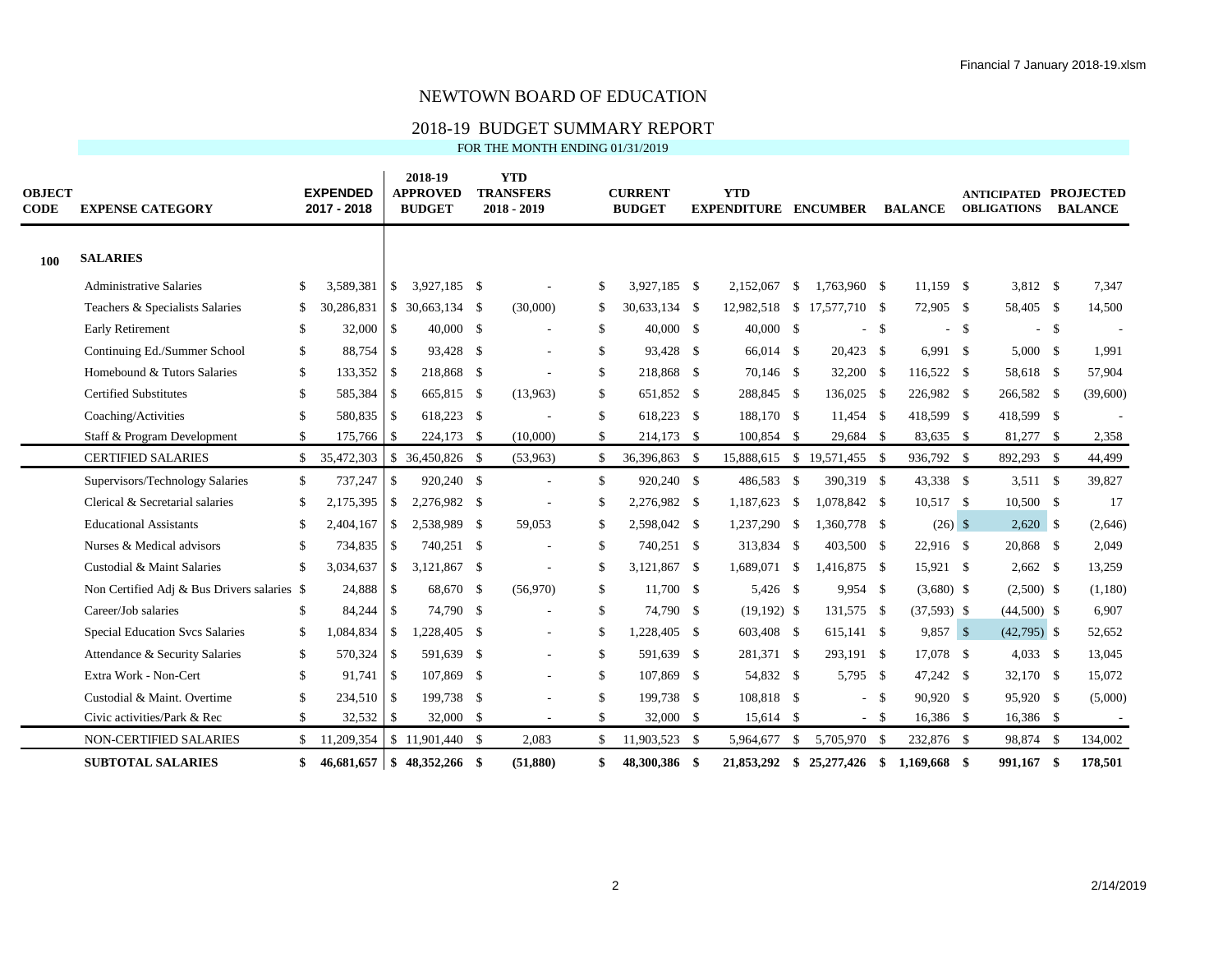# 2018-19 BUDGET SUMMARY REPORT<br>FOR THE MONTH ENDING 01/31/2019

|  |  |  |  | FOR THE MONTH ENDING 01/31/2019 |
|--|--|--|--|---------------------------------|
|--|--|--|--|---------------------------------|

| <b>OBJECT</b><br><b>CODE</b> | <b>EXPENSE CATEGORY</b>                                                                |                     | <b>EXPENDED</b><br>2017 - 2018 |               | 2018-19<br><b>APPROVED</b><br><b>BUDGET</b> | <b>YTD</b><br><b>TRANSFERS</b><br>$2018 - 2019$ |          | <b>CURRENT</b><br><b>BUDGET</b> |     | <b>YTD</b><br><b>EXPENDITURE ENCUMBER</b> |     |                         |       | <b>BALANCE</b>          | <b>ANTICIPATED</b><br><b>OBLIGATIONS</b> | <b>PROJECTED</b><br><b>BALANCE</b> |
|------------------------------|----------------------------------------------------------------------------------------|---------------------|--------------------------------|---------------|---------------------------------------------|-------------------------------------------------|----------|---------------------------------|-----|-------------------------------------------|-----|-------------------------|-------|-------------------------|------------------------------------------|------------------------------------|
| 200                          | <b>EMPLOYEE BENEFITS</b>                                                               |                     |                                |               |                                             |                                                 |          |                                 |     |                                           |     |                         |       |                         |                                          |                                    |
|                              | Medical & Dental Expenses                                                              | <sup>\$</sup>       | 8,829,256                      | <sup>\$</sup> | 8.183.967 \$                                |                                                 | \$       | 8.183.967 \$                    |     | 6.154.890 \$                              |     | 2,008,638 \$            |       | 20.440 \$               | 18,816 \$                                | 1,624                              |
|                              | Life Insurance                                                                         | \$                  | 85,000                         | $\vert$ s     | 87.134 \$                                   | ٠                                               | \$       | 87.134 \$                       |     | 49,041 \$                                 |     |                         | - \$  | 38,093 \$               | 35,452 \$                                | 2,641                              |
|                              | FICA & Medicare                                                                        | \$                  | 1.454.800                      | $\mathbb{S}$  | 1.514.790 \$                                | $\overline{\phantom{a}}$                        | S.       | 1.514.790 \$                    |     | 781.185 \$                                |     |                         | - \$  | 733,605 \$              | 733,605 \$                               |                                    |
|                              | Pensions                                                                               | \$                  | 683,223                        | <sup>\$</sup> | 775,643 \$                                  | $\overline{\phantom{a}}$                        | \$       | 775,643 \$                      |     | 734,307 \$                                |     | 2,750 \$                |       | 38,586 \$               | 75,586 \$                                | (37,000)                           |
|                              | Unemployment & Employee Assist.                                                        | \$                  | 53,823                         | S.            | 87,000 \$                                   |                                                 | \$       | 87,000 \$                       |     | 32,613 \$                                 |     |                         | - \$  | 54,387 \$               | 38,399 \$                                | 15,988                             |
|                              | Workers Compensation                                                                   | \$                  | 498,501                        | S.            | 517,430 \$                                  |                                                 | \$       | 517,430 \$                      |     | 382,734 \$                                |     | 120,201 \$              |       | 14,496 \$               | 29,067 \$                                | (14, 571)                          |
|                              | <b>SUBTOTAL EMPLOYEE BENEFITS \$</b>                                                   |                     | 11,604,603                     |               | $$11,165,964$ \$                            |                                                 | \$       | 11,165,964 \$                   |     | 8,134,769                                 | -\$ | 2,131,588 \$            |       | 899,607 \$              | 930,925 \$                               | (31,318)                           |
| 300                          | PROFESSIONAL SERVICES<br><b>Professional Services</b><br>Professional Educational Ser. | <sup>\$</sup><br>\$ | 665,344 \$<br>194,984          | -S            | 615.047 \$<br>208,771 \$                    | 8,670                                           | \$<br>\$ | 615,047 \$<br>217,441 \$        |     | 299,051 \$<br>127,964 \$                  |     | 118,695 \$<br>21,925 \$ |       | 197,301 \$<br>67,552 \$ | 194,727 \$<br>65,000 \$                  | 2,574<br>2,552                     |
|                              | SUBTOTAL PROFESSIONAL SVCS \$                                                          |                     | 860,328                        | \$            | 823,818 \$                                  | 8,670                                           | \$       | 832,488 \$                      |     | $427,015$ \$                              |     | $140,621$ \$            |       | 264,853 \$              | 259,727 \$                               | 5,126                              |
| 400                          | <b>PURCHASED PROPERTY SVCS</b>                                                         |                     |                                |               |                                             |                                                 |          |                                 |     |                                           |     |                         |       |                         |                                          |                                    |
|                              | Buildings & Grounds Services                                                           | \$                  | 707,757                        | $\vert$ \$    | 697,600 \$                                  |                                                 | \$       | 697,600 \$                      |     | 520,598 \$                                |     | 153,676 \$              |       | 23,326 \$               | $22,300$ \$                              | 1,026                              |
|                              | Utility Services - Water & Sewer                                                       | \$                  | 140,819                        | $\vert$ \$    | 137,650 \$                                  | $\overline{\phantom{a}}$                        | \$       | 137,650 \$                      |     | 72,183 \$                                 |     |                         | $- S$ | 65,467 \$               | 71,467 \$                                | (6,000)                            |
|                              | Building, Site & Emergency Repairs                                                     | \$                  | 490,220                        | \$            | 460,850 \$                                  |                                                 | \$       | 460,850 \$                      |     | 338,140 \$                                |     | 46,779 \$               |       | 75,931 \$               | 75,931 \$                                |                                    |
|                              | <b>Equipment Repairs</b>                                                               | \$                  | 248,481                        | -S            | 313,324 \$                                  |                                                 | \$       | 313,324 \$                      |     | 189,929 \$                                |     | $9,794$ \$              |       | 113,601 \$              | 111,000 \$                               | 2,601                              |
|                              | Rentals - Building & Equipment                                                         | $\mathbf{\$}$       | 265,862                        | -S            | 272,923 \$                                  | 5,550                                           | \$       | 278,473 \$                      |     | 185,049 \$                                |     | 50,079 \$               |       | 43,345 \$               | 42,845 \$                                | 500                                |
|                              | Building & Site Improvements                                                           | \$                  | 23,773                         | -S            | 292,800 \$                                  |                                                 | \$       | 292,800 \$                      |     | 250,305 \$                                |     | 28,435 \$               |       | 14,060 \$               | $6,500$ \$                               | 7,560                              |
|                              | <b>SUBTOTAL PUR. PROPERTY SER.</b>                                                     |                     | 1.876.912                      | - \$          | 2.175.147 \$                                | 5,550                                           | \$       | 2,180,697                       | -\$ | 1.556.202 \$                              |     | 288,763                 | -\$   | 335,731 \$              | 330,044 \$                               | 5.687                              |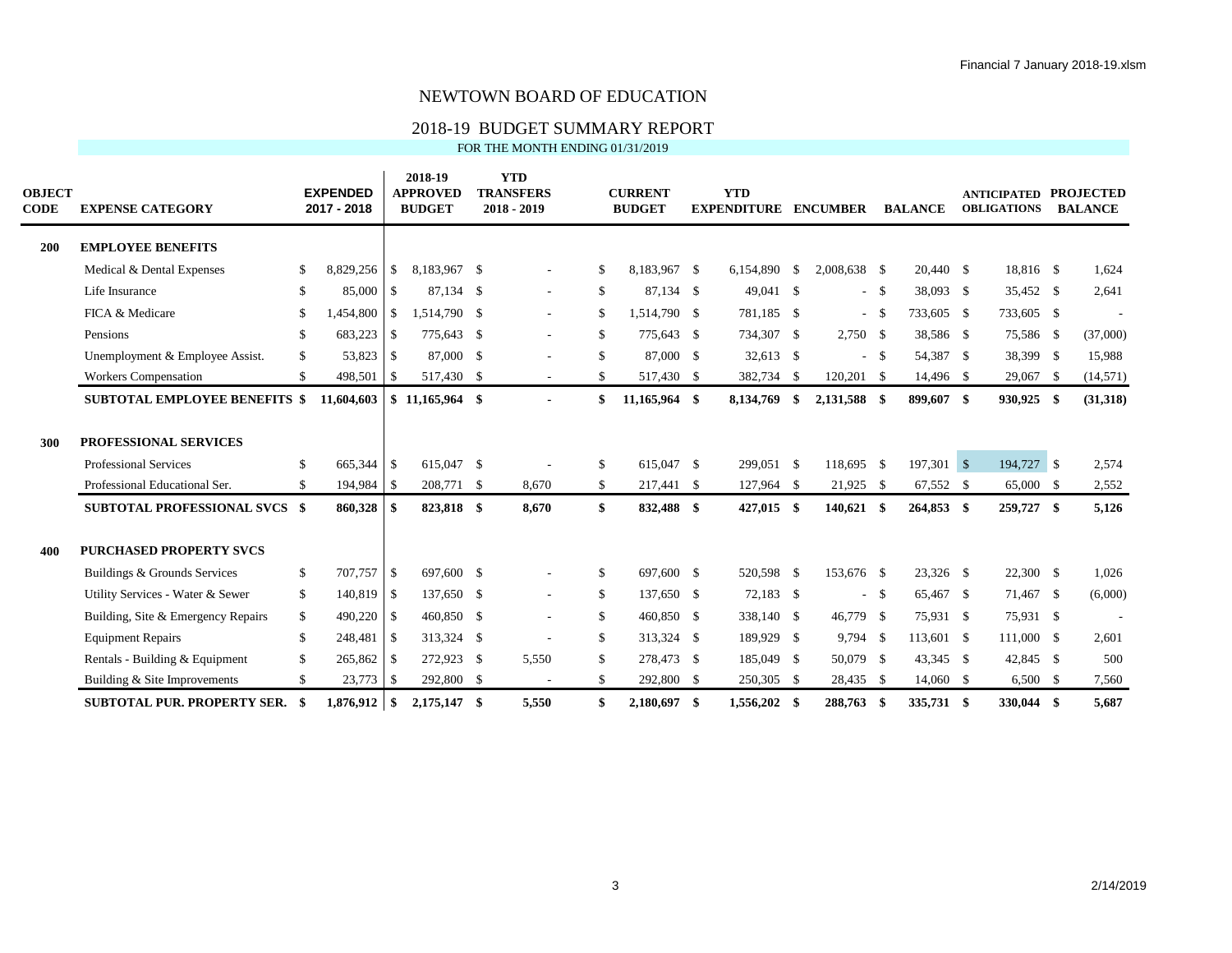# 2018-19 BUDGET SUMMARY REPORT

FOR THE MONTH ENDING 01/31/2019

| <b>OBJECT</b><br>CODE | <b>EXPENSE CATEGORY</b>                     |                    | <b>EXPENDED</b><br>2017 - 2018 |                          | 2018-19<br><b>APPROVED</b><br><b>BUDGET</b> | <b>YTD</b><br><b>TRANSFERS</b><br>$2018 - 2019$ |              | <b>CURRENT</b><br><b>BUDGET</b> |      | <b>YTD</b><br><b>EXPENDITURE</b> |      | <b>ENCUMBER</b> |        | <b>BALANCE</b>              | <b>ANTICIPATED</b><br><b>OBLIGATIONS</b> | <b>PROJECTED</b><br><b>BALANCE</b> |
|-----------------------|---------------------------------------------|--------------------|--------------------------------|--------------------------|---------------------------------------------|-------------------------------------------------|--------------|---------------------------------|------|----------------------------------|------|-----------------|--------|-----------------------------|------------------------------------------|------------------------------------|
| 500                   | <b>OTHER PURCHASED SERVICES</b>             |                    |                                |                          |                                             |                                                 |              |                                 |      |                                  |      |                 |        |                             |                                          |                                    |
|                       | <b>Contracted Services</b>                  | $\mathbf{\hat{S}}$ | 570,837                        | S                        | 621,207 \$                                  | 9,534                                           | $\mathbb{S}$ | 630,741 \$                      |      | 430,113 \$                       |      | 73,664 \$       |        | 126,964 \$                  | 122,964 \$                               | 4,000                              |
|                       | <b>Transportation Services</b>              | \$                 | 4,091,115                      | <b>S</b>                 | 4,341,927 \$                                | (100,000)                                       |              | \$<br>4,241,927 \$              |      | 2,222,607                        | - \$ | 1,644,733 \$    |        | 374,587 \$                  | 307,654 \$                               | 66,933                             |
|                       | Insurance - Property & Liability            | \$                 | 410,691                        | S                        | 409,907 \$                                  | (5,550)                                         |              | \$<br>404,357 \$                |      | 314,930 \$                       |      | 85,528 \$       |        | $3,900$ \$                  | 500 \$                                   | 3,400                              |
|                       | Communications                              | \$                 | 159,176 \$                     |                          | 156,649 \$                                  |                                                 |              | \$<br>156,649 \$                |      | 79,080 \$                        |      | 61,888 \$       |        | 15,681 \$                   | 15,200 \$                                | 481                                |
|                       | <b>Printing Services</b>                    | \$                 | 27,387                         | l \$                     | 33,020 \$                                   |                                                 | \$           | 33,020 \$                       |      | 9,716 \$                         |      | $2,621$ \$      |        | 20,683 \$                   | 20,683 \$                                |                                    |
|                       | Tuition - Out of District                   | \$                 | 3,454,767                      | <sup>S</sup>             | $3.164.101$ \$                              | 130,000                                         |              | \$<br>3.294.101 \$              |      | 2,898,089                        | - \$ |                 |        | 1,757,807 \$ (1,361,795) \$ | $(1,194,260)$ \$                         | (167, 535)                         |
|                       | Student Travel & Staff Mileage              | \$                 | 208,537                        | S                        | 212,976 \$                                  | $\sim$                                          | \$           | 212,976 \$                      |      | 112,858 \$                       |      | 58,565 \$       |        | $41,553$ \$                 | 41,553 \$                                |                                    |
|                       | <b>SUBTOTAL OTHER PURCHASED S \$</b>        |                    | 8,922,509                      | - \$                     | 8,939,787 \$                                | 33,984                                          |              | \$<br>8,973,771 \$              |      | $6,067,391$ \$                   |      | 3,684,805 \$    |        | $(778, 425)$ \$             | $(685,705)$ \$                           | (92, 721)                          |
| 600                   | <b>SUPPLIES</b>                             |                    |                                |                          |                                             |                                                 |              |                                 |      |                                  |      |                 |        |                             |                                          |                                    |
|                       | <b>Instructional &amp; Library Supplies</b> | S.                 | $767.673$ \$                   |                          | 835.997 \$                                  | 4,486                                           | S.           | 840,483 \$                      |      | 505,315 \$                       |      | 77,601 \$       |        | 257,567 \$                  | 257,567 \$                               |                                    |
|                       | Software, Medical & Office Sup.             | \$                 | 140,088 \$                     |                          | 188,341 \$                                  | $\overline{a}$                                  | \$           | 188,341 \$                      |      | 100,776 \$                       |      | 18,447 \$       |        | 69,118 \$                   | 69,118 \$                                |                                    |
|                       | <b>Plant Supplies</b>                       | \$                 | 404,991                        | l \$                     | 375,000 \$                                  | $\sim$                                          |              | \$<br>375,000 \$                |      | 204,536 \$                       |      | 38,031 \$       |        | 132,433 \$                  | 131,319 \$                               | 1,114                              |
|                       | Electric                                    | \$                 | 1,305,141                      | \$                       | 1,498,260 \$                                | $\sim$                                          | \$           | 1,498,260 \$                    |      | 727,369 \$                       |      |                 | $-5$   | 770,891 \$                  | 770,891 \$                               |                                    |
|                       | Propane & Natural Gas                       | \$                 | 304,459                        | $\overline{1}$           | 430,300 \$                                  | $\sim$                                          |              | \$<br>430,300 \$                |      | 176,581 \$                       |      |                 | $-5$   | 253,719 \$                  | 233,758 \$                               | 19,961                             |
|                       | Fuel Oil                                    | <sup>\$</sup>      | 321,179 \$                     |                          | 108,860 \$                                  | ä,                                              | \$           | 108,860 \$                      |      | 39,306 \$                        |      |                 | $-$ \$ | 69,554 \$                   | 69,554 \$                                |                                    |
|                       | Fuel For Vehicles & Equip.                  | <sup>\$</sup>      | 231,624                        | $\overline{\phantom{a}}$ | 254,618 \$                                  |                                                 | \$           | 254,618 \$                      |      | 120,766 \$                       |      |                 | $-5$   | 133,852 \$                  | 135,777 \$                               | (1,925)                            |
|                       | Textbooks                                   | \$                 | 25,880                         | $\mathsf{S}$             | 140,419 \$                                  | (810)                                           |              | \$<br>139,609                   | - \$ | 114,439 \$                       |      | 4,449 \$        |        | 20,721 \$                   | 20,721 \$                                |                                    |
|                       | <b>SUBTOTAL SUPPLIES</b>                    | \$                 | 3.501.034                      | $\overline{\phantom{a}}$ | 3.831.795 \$                                | 3,676                                           | \$           | 3,835,471                       | - \$ | 1.989.087 \$                     |      | 138,528         | - \$   | 1.707,856 \$                | 1.688.706 \$                             | 19.150                             |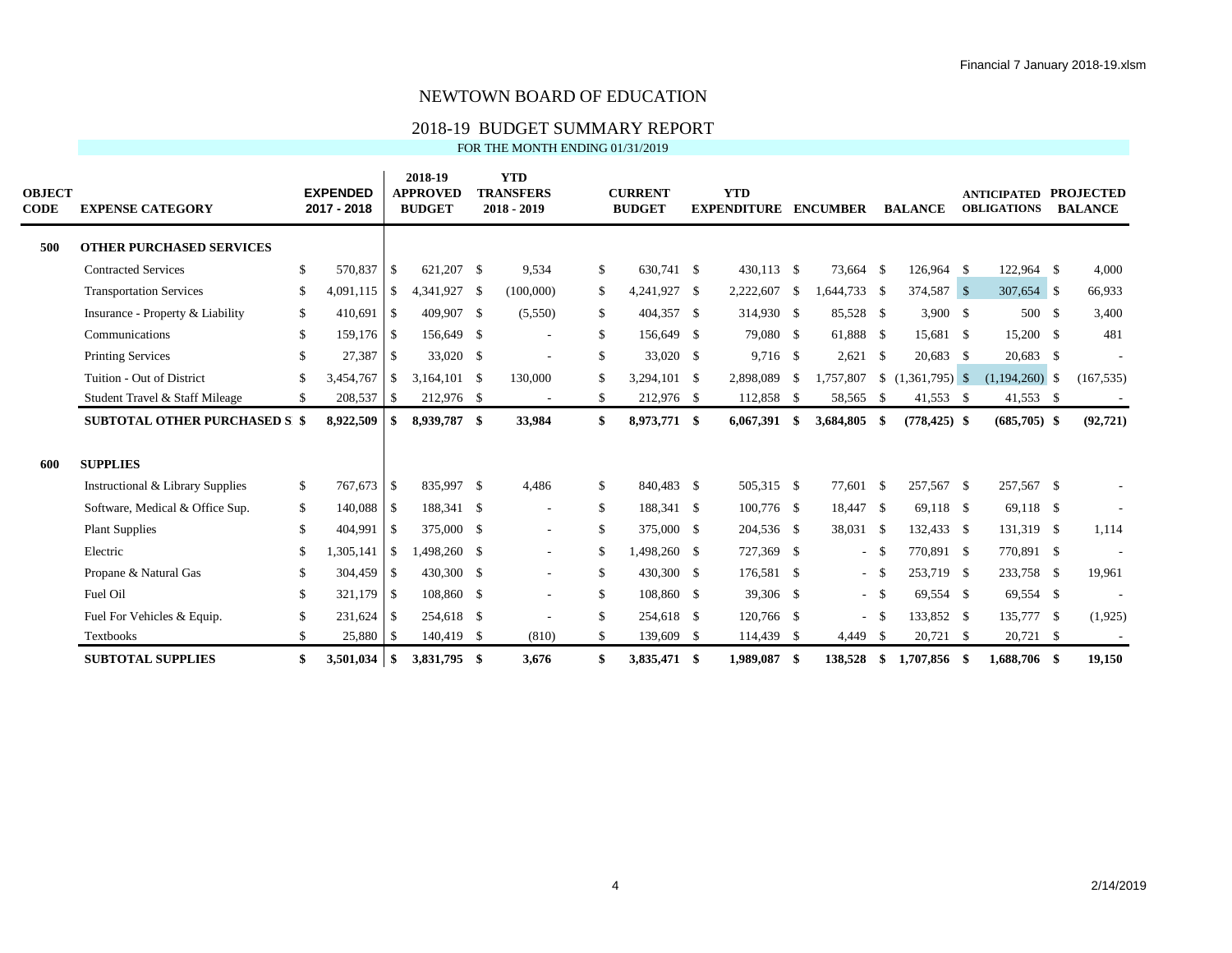# 2018-19 BUDGET SUMMARY REPORT

FOR THE MONTH ENDING 01/31/2019

| <b>OBJECT</b><br><b>CODE</b> | <b>EXPENSE CATEGORY</b>       |    | <b>EXPENDED</b><br>2017 - 2018 |      | 2018-19<br><b>APPROVED</b><br><b>BUDGET</b> |      | <b>YTD</b><br><b>TRANSFERS</b><br>2018 - 2019 |          | <b>CURRENT</b><br><b>BUDGET</b> |     | <b>YTD</b><br><b>EXPENDITURE</b> |       | <b>ENCUMBER</b>     |        | <b>BALANCE</b> |      | <b>ANTICIPATED</b><br><b>OBLIGATIONS</b> |        | <b>PROJECTED</b><br><b>BALANCE</b> |
|------------------------------|-------------------------------|----|--------------------------------|------|---------------------------------------------|------|-----------------------------------------------|----------|---------------------------------|-----|----------------------------------|-------|---------------------|--------|----------------|------|------------------------------------------|--------|------------------------------------|
| 700                          | <b>PROPERTY</b>               |    |                                |      |                                             |      |                                               |          |                                 |     |                                  |       |                     |        |                |      |                                          |        |                                    |
|                              | Capital Improvements (Sewers) | \$ |                                | \$   |                                             | $-5$ | $\overline{\phantom{a}}$                      | \$       | $\sim$                          | -\$ |                                  | $- S$ |                     | $-$ \$ |                | $-5$ |                                          | $-$ \$ |                                    |
|                              | <b>Technology Equipment</b>   | \$ | 547,585                        | \$   | 550,000 \$                                  |      | ٠                                             | \$       | 550,000 \$                      |     | 248,249 \$                       |       | 3,602 $\frac{1}{2}$ |        | 298,149 \$     |      | 298,149 \$                               |        |                                    |
|                              | Other Equipment               | S  | 9,200                          | - \$ | $46,247$ \$                                 |      |                                               | <b>S</b> | 46,247 \$                       |     | $30,945$ \$                      |       | 478                 | - S    | 14,824 \$      |      | $15,254$ \$                              |        | (430)                              |
|                              | <b>SUBTOTAL PROPERTY</b>      | \$ | 556,785                        | - \$ | 596,247 \$                                  |      |                                               | \$       | 596,247 \$                      |     | 279,194 \$                       |       | $4,080$ \$          |        | 312,973 \$     |      | 313,403 \$                               |        | (430)                              |
| 800                          | <b>MISCELLANEOUS</b>          |    |                                |      |                                             |      |                                               |          |                                 |     |                                  |       |                     |        |                |      |                                          |        |                                    |
|                              | Memberships                   | \$ | $60,808$ \ \ \$                |      | $69,207$ \$                                 |      | $\overline{\phantom{a}}$                      | \$       | 69,207 \$                       |     | 56,851 \$                        |       | 1,456 \$            |        | 10,900 S       |      | $9,197$ \$                               |        | 1,703                              |
|                              | <b>SUBTOTAL MISCELLANEOUS</b> | \$ | 60,808                         | - \$ | $69,207$ \$                                 |      |                                               | \$       | $69,207$ \$                     |     | 56,851 \$                        |       | $1,456$ \$          |        | $10,900$ \$    |      | $9,197$ \$                               |        | 1,703                              |
| 910                          | <b>SPECIAL ED CONTINGENCY</b> | \$ |                                | \$   | $100,000$ \$                                |      | $\blacksquare$                                | \$       | $100,000$ \$                    |     |                                  | - \$  |                     | - \$   | $100,000$ \$   |      | $\blacksquare$                           |        | 100,000                            |
|                              | <b>TOTAL LOCAL BUDGET</b>     |    | 74,064,636                     |      | $$76,054,231$ \\$                           |      |                                               |          | 76,054,231 \$                   |     | 40,363,801                       |       | \$31,667,267        | S      | 4,023,163      | - S  | 3,837,465                                | - 55   | 185,699                            |

*(Audited)*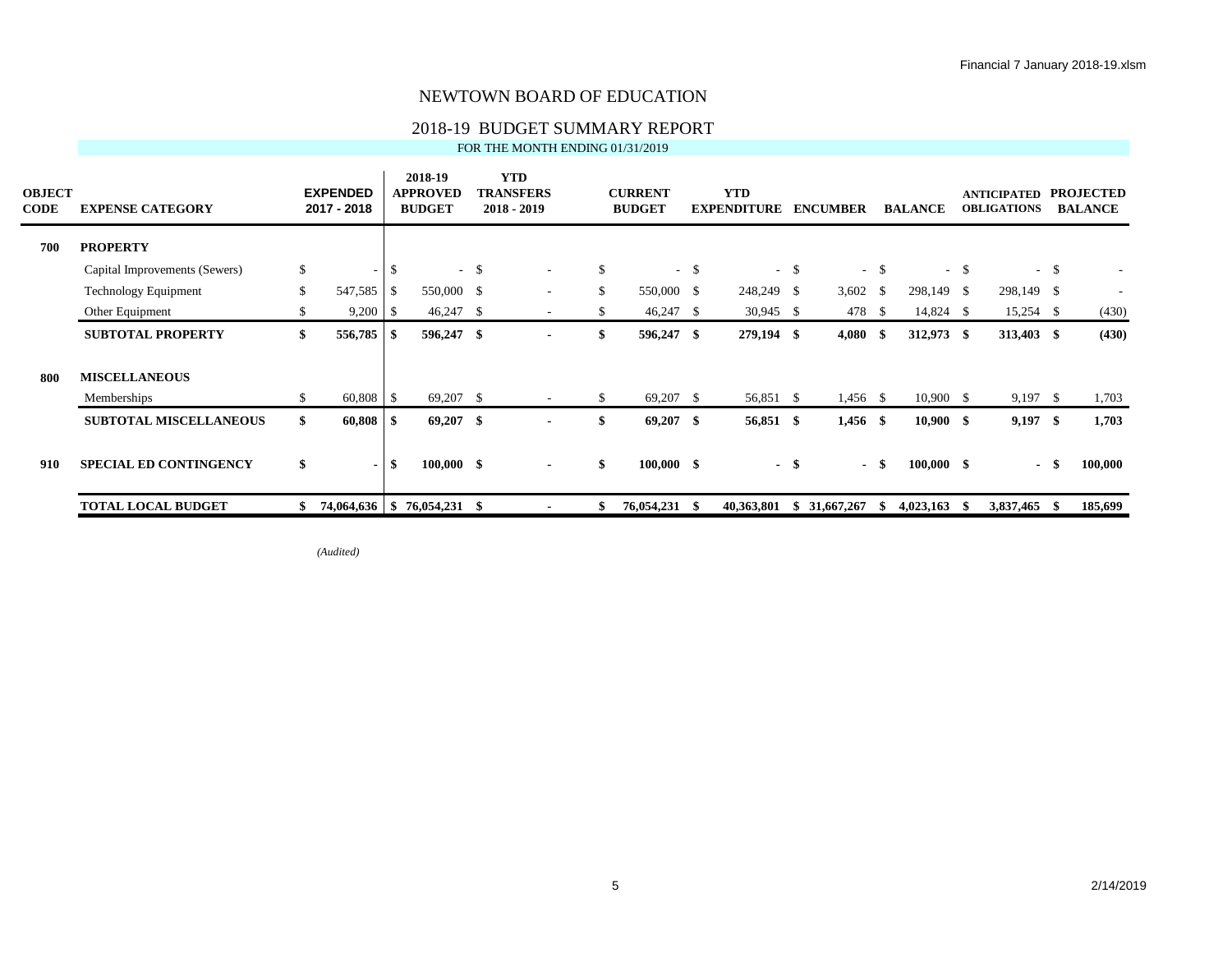# 2018-19 BUDGET SUMMARY REPORT<br>FOR THE MONTH ENDING 01/31/2019

|               |                         |                 | 2018-19         | <b>YTD</b>       |                |                             |                |                              |                |
|---------------|-------------------------|-----------------|-----------------|------------------|----------------|-----------------------------|----------------|------------------------------|----------------|
| <b>OBJECT</b> |                         | <b>EXPENDED</b> | <b>APPROVED</b> | <b>TRANSFERS</b> | <b>CURRENT</b> | YTD                         |                | <b>ANTICIPATED PROJECTED</b> |                |
| <b>CODE</b>   | <b>EXPENSE CATEGORY</b> | 2017 - 2018     | <b>BUDGET</b>   | $2018 - 2019$    | <b>BUDGET</b>  | <b>EXPENDITURE ENCUMBER</b> | <b>BALANCE</b> | <b>OBLIGATIONS</b>           | <b>BALANCE</b> |

┱

|                                                         | 2018-19<br><b>APPROVED</b> |                 |                | $\frac{0}{0}$   |
|---------------------------------------------------------|----------------------------|-----------------|----------------|-----------------|
| <b>BOARD OF EDUCATION FEES &amp; CHARGES - SERVICES</b> | <b>BUDGET</b>              | <b>RECEIVED</b> | <b>BALANCE</b> | <b>RECEIVED</b> |
| <b>LOCAL TUITION</b>                                    | \$31,675                   | \$26,499        | \$5,176        | 83.66%          |
| HIGH SCHOOL FEES FOR PARKING PERMITS                    | \$20,000                   | \$20,000        | \$0            | 100.00%         |
| <b>MISCELLANEOUS FEES</b>                               | \$5,000                    | \$4,897         | \$103          | 97.95%          |
| TOTAL SCHOOL GENERATED FEES                             | \$56,675                   | \$51,397        | \$5,278        | 90.69%          |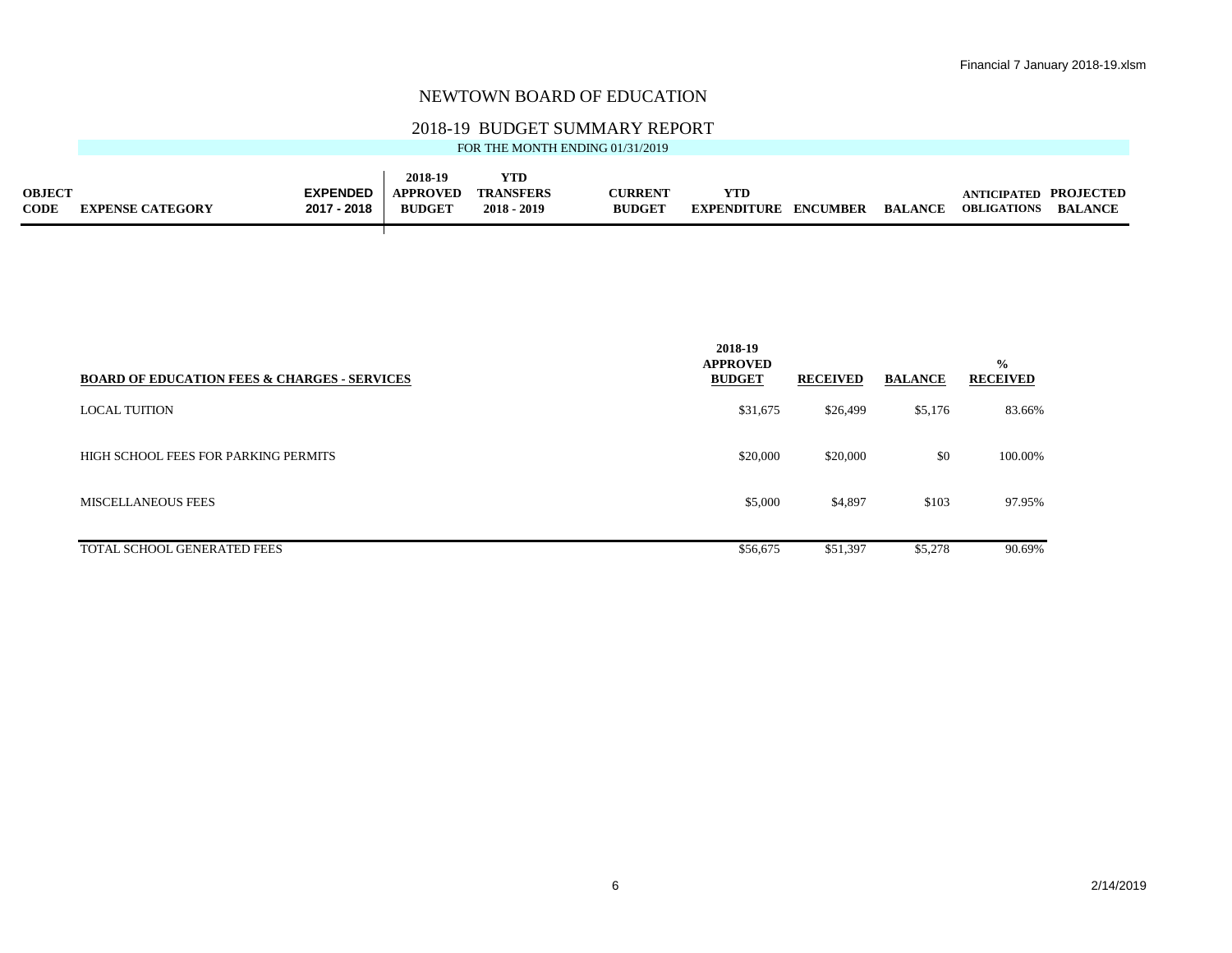### BUDGET SUMMARY REPORT

### "FOR THE MONTH ENDING - JANUARY 31, 2019"

### **OFFSETTING REVENUE INCLUDED IN ANTICIPATED OBLIGATIONS**

|            | <b>OBJECT EXPENSE CATEGORY</b>                                   | <b>BUDGETED</b>                | <b>REVISION</b>    | <b>REVISED BUDGET 1st ESTIMATE 2nd ESTIMATE</b> |                    |                                    |                                |                  | <b>Feb RECEIVED May RECEIVED</b> | <b>Total RECEIVED</b> |
|------------|------------------------------------------------------------------|--------------------------------|--------------------|-------------------------------------------------|--------------------|------------------------------------|--------------------------------|------------------|----------------------------------|-----------------------|
| 100        | <b>SALARIES</b>                                                  | $(49,618)$ \$                  |                    | \$<br>$(49,618)$ \$                             | $(65,366)$ \$      | $(65,974)$ \$                      |                                | $\mathbb{S}$     | $\mathcal{S}$                    |                       |
| 200        | <b>EMPLOYEE BENEFITS</b>                                         | - \$                           |                    | -\$<br>$-$ \$                                   |                    | <sup>\$</sup>                      | $-5$                           | \$               | \$                               |                       |
| 300        | PROFESSIONAL SERVICES                                            | $(56,105)$ \$                  |                    | $\mathcal{S}$<br>$(56,105)$ \$                  | $(13, 141)$ \$     | $(13,264)$ \$                      |                                |                  | <sup>\$</sup>                    |                       |
| 400        | PURCHASED PROPERTY SERV.                                         | - \$<br>\$                     |                    | <sup>\$</sup><br>$-$ \$                         |                    | $\mathbb{S}$                       | - \$                           |                  |                                  |                       |
| 500        | <b>OTHER PURCHASED SERVICES</b>                                  | $(1,407,585)$ \$<br>\$         |                    | $\mathbb{S}$<br>$(1,407,585)$ \$                | $(1,399,682)$ \$   | $(1,555,309)$ \$                   |                                |                  |                                  |                       |
| 600        | <b>SUPPLIES</b>                                                  | ÷                              | $\mathbf{\hat{S}}$ | \$<br>$\sim$                                    | $\mathbf{\$}$      | -\$                                | - \$                           |                  | <sup>\$</sup>                    |                       |
| 700        | <b>PROPERTY</b>                                                  | $\sim$                         | $\mathbf{\hat{S}}$ | \$                                              | $\mathbf{\hat{s}}$ | \$.                                | $\mathcal{S}$                  |                  | $\mathcal{S}$                    |                       |
| 800        | <b>MISCELLANEOUS</b>                                             | $\sim$                         |                    | $\mathcal{S}$                                   | $\mathcal{S}$      | $\mathcal{S}$                      | -\$                            | $\mathcal{S}$    | $\mathcal{S}$                    | $\mathcal{S}$         |
|            |                                                                  |                                |                    |                                                 |                    |                                    |                                |                  |                                  |                       |
|            | TOTAL GENERAL FUND BUDGET                                        | $$(1,513,308)$ \\$             |                    | $\mathcal{S}$<br>$(1,513,308)$ \$               | $(1,478,189)$ \$   | $(1,634,547)$ \$                   |                                | $-$ \$           | -\$                              | \$                    |
|            |                                                                  |                                |                    |                                                 |                    |                                    |                                |                  |                                  |                       |
| 100        | <b>SALARIES</b>                                                  |                                |                    |                                                 |                    |                                    |                                |                  |                                  |                       |
|            | <b>Administrative Salaries</b>                                   |                                |                    | -\$                                             |                    | <sup>\$</sup>                      | -\$                            |                  |                                  |                       |
|            | Teachers & Specialists Salaries                                  |                                |                    | $\mathcal{S}$                                   |                    |                                    | $\mathcal{S}$                  |                  |                                  |                       |
|            | <b>Early Retirement</b>                                          |                                |                    |                                                 |                    |                                    |                                |                  |                                  |                       |
|            | Continuing Ed./Summer School                                     |                                |                    |                                                 |                    |                                    |                                |                  |                                  |                       |
|            | Homebound & Tutors Salaries                                      |                                |                    |                                                 |                    |                                    |                                |                  |                                  |                       |
|            | <b>Certified Substitutes</b>                                     |                                |                    |                                                 |                    |                                    |                                |                  |                                  |                       |
|            | Coaching/Activities                                              |                                |                    | $\mathcal{S}$                                   |                    |                                    |                                |                  |                                  |                       |
|            | Staff & Program Development                                      |                                |                    | $\mathcal{S}$                                   |                    |                                    | $\mathcal{S}$                  |                  |                                  | $\mathcal{S}$         |
|            | <b>CERTIFIED SALARIES</b>                                        | S,<br>- \$                     |                    | $\overline{\mathcal{S}}$<br>- \$                |                    | $\mathcal{S}$                      | $-$ \$                         | $-1$ \$          | $-$ \$                           | $\sqrt{s}$            |
|            | Supervisors/Technology Salaries                                  | $\sim$                         |                    | $\mathcal{S}$<br>$\overline{\phantom{a}}$       |                    | $\mathbf{\$}$<br>$\sim$            | <b>S</b>                       |                  |                                  | $\mathcal{S}$         |
|            | Clerical & Secretarial salaries                                  |                                |                    | $\mathbf{\hat{s}}$                              |                    | $\mathcal{S}$                      | $\mathcal{S}$                  |                  |                                  | <sup>\$</sup>         |
|            | <b>Educational Assistants</b>                                    | (5,326)                        |                    | $(5,326)$ \$                                    | (8, 814)           | $(8,894)$ \$<br>$\mathbf{\hat{S}}$ |                                | \$<br>$\sim$     | $\mathbb{S}$                     |                       |
|            | Nurses & Medical advisors                                        |                                |                    |                                                 |                    |                                    | $\mathcal{S}$                  |                  |                                  |                       |
|            | Custodial & Maint Salaries                                       |                                |                    |                                                 |                    |                                    |                                |                  |                                  |                       |
|            | Non Certified Salary Adjustment                                  |                                |                    |                                                 |                    |                                    | \$.                            |                  |                                  |                       |
|            | Career/Job salaries                                              |                                |                    |                                                 |                    |                                    | $\mathcal{L}$                  |                  |                                  |                       |
|            | <b>Special Education Svcs Salaries</b>                           | (44, 292)                      |                    | $(44,292)$ \$                                   | (56, 552)          | $(57,080)$ \$<br>-\$               |                                | $\mathbb{S}$     | $\mathcal{S}$                    |                       |
|            | Attendance & Security Salaries<br>Extra Work - Non-Cert          |                                |                    |                                                 |                    |                                    | $\mathcal{S}$<br><sup>\$</sup> |                  |                                  |                       |
|            | Custodial & Maint. Overtime                                      |                                |                    | $\mathcal{S}$                                   |                    |                                    | $\mathcal{S}$                  |                  |                                  |                       |
|            | Civic activities/Park & Rec                                      |                                |                    | $\mathbf{\hat{S}}$                              |                    |                                    | - \$                           |                  |                                  | <sup>\$</sup>         |
|            |                                                                  |                                |                    |                                                 |                    |                                    |                                |                  |                                  |                       |
|            | <b>NON-CERTIFIED SALARIES</b>                                    | $(49,618)$ \$<br>$\mathcal{S}$ |                    | $\mathcal{S}$<br>$(49,618)$ \$                  | $(65,366)$ \$      | $(65,974)$ \$                      |                                | $-$ \$           | $-$ \$                           | $\mathfrak{S}$        |
|            | <b>SUBTOTAL SALARIES</b>                                         | $(49,618)$ \$<br>\$            |                    | \$<br>$(49,618)$ \$                             | $(65,366)$ \$      | $(65,974)$ \$                      |                                | \$               | $-$ \$                           | $\mathbf{\$}$         |
| <b>200</b> | <b>EMPLOYEE BENEFITS</b><br><b>SUBTOTAL EMPLOYEE BENEFITS \$</b> | $-$ \$                         |                    | $-$ \$<br>$\blacksquare$                        | -\$                | - \$                               | -\$                            | $-$ \$<br>$\sim$ | \$                               | $-$ \$                |
|            |                                                                  |                                |                    |                                                 |                    |                                    |                                |                  |                                  |                       |

Grant

 $\mathbf{r}$